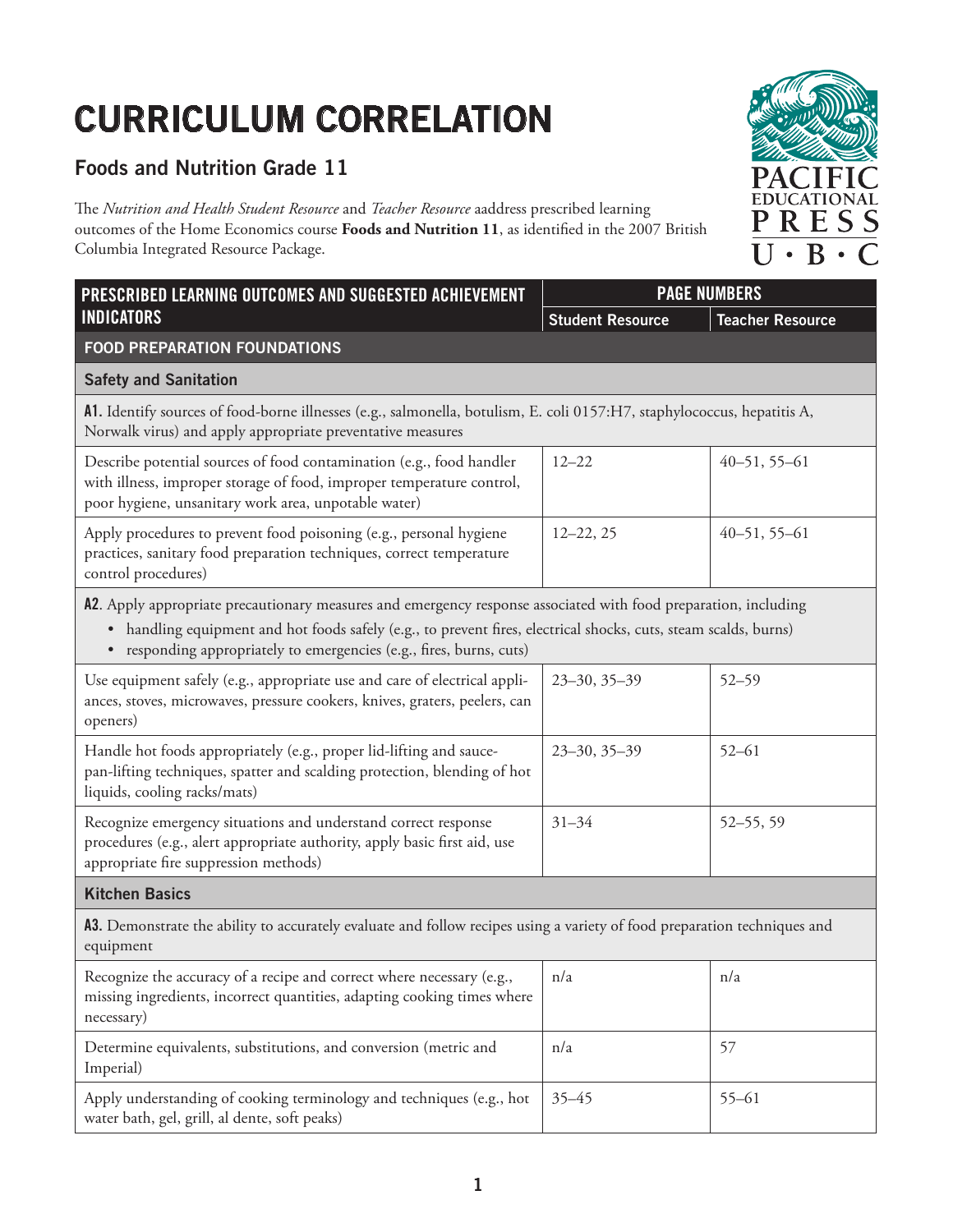

| PRESCRIBED LEARNING OUTCOMES AND SUGGESTED ACHIEVEMENT<br><b>INDICATORS</b>                                                                                                                                                                                  | <b>PAGE NUMBERS</b>                       |                                                                                                                    |  |  |
|--------------------------------------------------------------------------------------------------------------------------------------------------------------------------------------------------------------------------------------------------------------|-------------------------------------------|--------------------------------------------------------------------------------------------------------------------|--|--|
|                                                                                                                                                                                                                                                              | <b>Student Resource</b>                   | <b>Teacher Resource</b>                                                                                            |  |  |
| A4. Compare various types of equipment used for food preparation                                                                                                                                                                                             |                                           |                                                                                                                    |  |  |
| Recognize the various utensils and equipment that can be used for a<br>specific task (e.g., pastry blender or two knives, stove or microwave,<br>food processor or knife, beater or wooden spoon)                                                            | $35 - 45$                                 | $55 - 61$                                                                                                          |  |  |
| A5. Demonstrate organization and co-operation in partner and group work, including integration of planning skills (e.g.,<br>task sequencing, time management)                                                                                                |                                           |                                                                                                                    |  |  |
| With minimal teacher support, plan, organize, and share tasks among<br>group members, assisting others in group when necessary (e.g., cook-<br>ing, clean-up, projects, field trips)                                                                         | n/a                                       | $55-61, 81-84,$<br>104-105, 124-125,<br>147-148, 170-171,<br>192-193, 217-218,<br>245-246, 262-263,<br>284-285     |  |  |
| <b>Function of Ingredients</b>                                                                                                                                                                                                                               |                                           |                                                                                                                    |  |  |
| A6. Vary ingredients and methods in recipes to affect nutrition, flavour, texture, taste, and quality of the product                                                                                                                                         |                                           |                                                                                                                    |  |  |
| Experiment with like ingredients, quantities, temperatures, and prepa-<br>ration methods to evaluate the effect on the final product (e.g., types<br>of fats, applesauce for oil, mixing methods, types of leaveners, healthy<br>additions or substitutions) | 46, 68, 80, 98, 107,<br>159-160, 219, 319 | 57, 73, 79, 97-98,<br>$147 - 148$                                                                                  |  |  |
| <b>FOOD PREPARATION TECHNIQUES</b>                                                                                                                                                                                                                           |                                           |                                                                                                                    |  |  |
| <b>Food Products</b>                                                                                                                                                                                                                                         |                                           |                                                                                                                    |  |  |
| B1. Select recipes and apply cooking principles to prepare healthy dishes and meals, incorporating presentation and budget-<br>ary considerations                                                                                                            |                                           |                                                                                                                    |  |  |
| Select recipes and appropriate cooking techniques to produce and<br>present a successful product or meal (e.g., soups, sauces, pasta, meat or<br>meat alternatives, vegetables, fruits, grains, salads, sandwiches, baked<br>goods), factoring in budget     | 35-46, 98, 161                            | 55-61, 97-98, 145                                                                                                  |  |  |
| <b>Methods of Cooking</b>                                                                                                                                                                                                                                    |                                           |                                                                                                                    |  |  |
| <b>B2.</b> Use a variety of cooking methods to prepare food                                                                                                                                                                                                  |                                           |                                                                                                                    |  |  |
| Use procedures and techniques for a variety of cooking methods (e.g.,<br>baking, boiling, broiling, frying, grilling, microwaving, poaching, raw,<br>sautéing, steaming, stir-frying, and food preservation methods such as<br>freezing, drying, canning)    | $35 - 45$                                 | $55 - 61, 81 - 84,$<br>104-105, 124-125,<br>147-148, 170-171,<br>192-193, 217-218,<br>245-246, 262-263,<br>284-285 |  |  |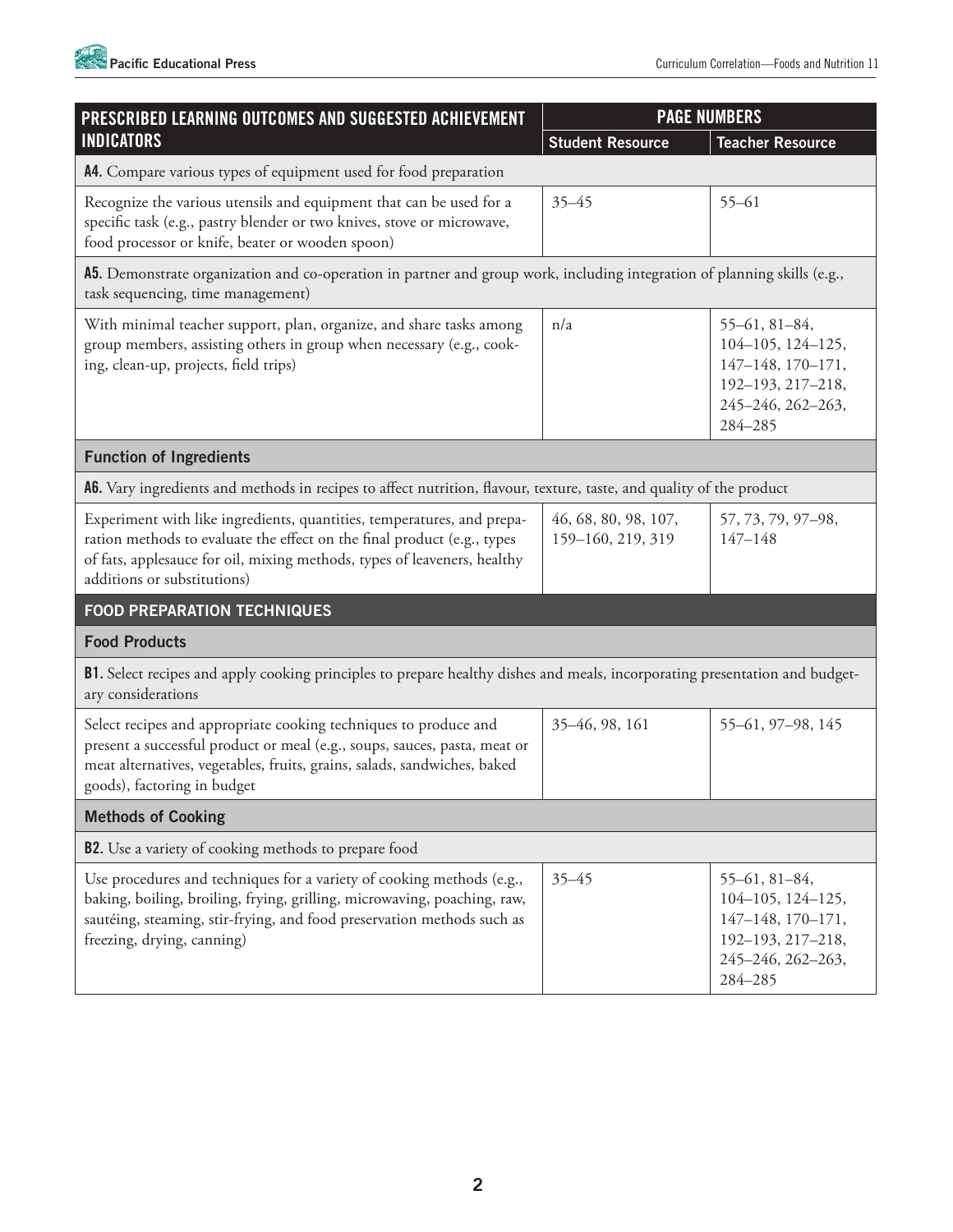

| PRESCRIBED LEARNING OUTCOMES AND SUGGESTED ACHIEVEMENT<br><b>INDICATORS</b>                                                                                                                                                                                                                                                                                                                                                                  | <b>PAGE NUMBERS</b>                                     |                                                        |  |  |
|----------------------------------------------------------------------------------------------------------------------------------------------------------------------------------------------------------------------------------------------------------------------------------------------------------------------------------------------------------------------------------------------------------------------------------------------|---------------------------------------------------------|--------------------------------------------------------|--|--|
|                                                                                                                                                                                                                                                                                                                                                                                                                                              | <b>Student Resource</b>                                 | <b>Teacher Resource</b>                                |  |  |
| <b>NUTRITION AND HEALTHY EATING</b>                                                                                                                                                                                                                                                                                                                                                                                                          |                                                         |                                                        |  |  |
| C1. Demonstrate an understanding of the importance of nutrients during various stages of the lifecycle, and the effects of<br>deficiencies and excesses                                                                                                                                                                                                                                                                                      |                                                         |                                                        |  |  |
| Describe the nutrients important during different stages of the lifecycle<br>(e.g., pregnancy, children, adolescents, seniors)                                                                                                                                                                                                                                                                                                               | 48-83, 166-197                                          | 66-87, 156-177                                         |  |  |
| Research and discuss the consequences of deficiencies and excesses of<br>specific nutrients (e.g., osteoporosis, rickets, scurvy, goitre, hyperten-<br>sion)                                                                                                                                                                                                                                                                                 | 48-83, 230-259                                          | $66 - 87, 201 - 225$                                   |  |  |
| C2. Create nutrition plans within a specified budget for a variety of dietary considerations that meet recommendations from<br>Eating Well with Canada's Food Guide                                                                                                                                                                                                                                                                          |                                                         |                                                        |  |  |
| Use Eating Well with Canada's Food Guide or Eating Well with Canada's<br>Food Guide - First Nations, Inuit, and Métis (or other reliable Canadian<br>food guides) to plan economical healthy dishes and meals for an ex-<br>tended period of time for various dietary needs (e.g, children, adoles-<br>cents, seniors, pregnancy, vegetarian, and health conditions prevalent<br>in society today, such as obesity, diabetes, heart disease) | 46, 84-115, 161, 166-<br>197, 212, 230-259,             | 57, 88-108, 145, 156-<br>177, 187, 201-225             |  |  |
| <b>C3</b> . Analyse personal eating practices as they relate to physical and mental wellbeing, food fads, and food myths (e.g., com-<br>fort foods, trendy diets, exaggerated claims about foods)                                                                                                                                                                                                                                            |                                                         |                                                        |  |  |
| Research food fads and myths (e.g., comfort foods, trendy diets,<br>exaggerated claims about foods) and relate them to Eating Well with<br>Canada's Food Guide or Eating Well with Canada's Food Guide - First<br>Nations, Inuit, and Métis                                                                                                                                                                                                  | 198-229                                                 | 178-200                                                |  |  |
| Demonstrate how mental and physical well-being is related to eating<br>practices                                                                                                                                                                                                                                                                                                                                                             | 50-83, 92-102,<br>116-137, 138-163,<br>164-197, 230-257 | 66-87, 96-99,<br>109-131, 132-155,<br>156-177, 201-225 |  |  |
| Evaluate personal eating practices and physical activity and plan chang-<br>es where necessary                                                                                                                                                                                                                                                                                                                                               | 84-115, 116-137,<br>138-163                             | 88-108, 109-131,<br>$132 - 155$                        |  |  |
| <b>C4.</b> Identify ways to improve the nutritional value of recipes                                                                                                                                                                                                                                                                                                                                                                         |                                                         |                                                        |  |  |
| With teacher support, alter a recipe to make it healthier (e.g., use<br>whole wheat instead of white flour in recipes, bake bannock instead of<br>frying)                                                                                                                                                                                                                                                                                    | $104 - 107$                                             | 98-99, 104-105, 145,<br>$147 - 148$                    |  |  |
| <b>C5.</b> Identify types of food additives and enrichments and their function in food products                                                                                                                                                                                                                                                                                                                                              |                                                         |                                                        |  |  |
| Research types of food additives and enrichments and their function in<br>food products (e.g., fortification, added vitamins, artificial colouring<br>and flavours, artificial sweeteners, preservatives)                                                                                                                                                                                                                                    | 69-73, 77, 80, 82, 219                                  | 70-77, 79-80, 187                                      |  |  |
| Understand the vocabulary used to describe food products (e.g., juice/<br>punch, fat-free, no/low fat, percentage of fat in ground beef, fair trade,<br>organic, nutriceuticals, novel foods)                                                                                                                                                                                                                                                | $220 - 225$                                             | 194-196                                                |  |  |